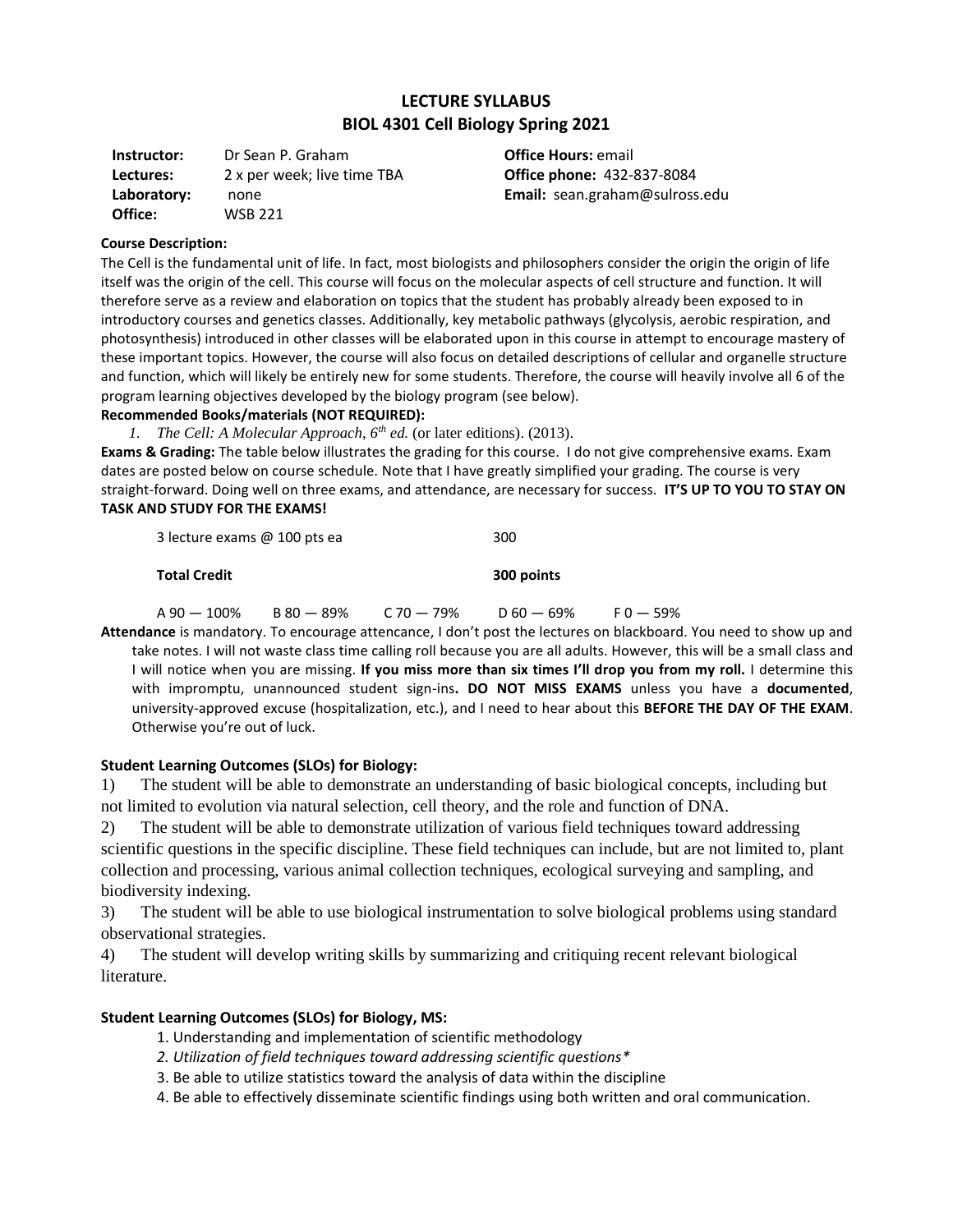## **Marketable Skills:**

- **1)** Ability to organize, analyze, and interpret data.<br>**2)** Proficiency in using presentation software.
- **2)** Proficiency in using presentation software.
- **3)** Experience in managing time and meeting deadlines.
- **4)** Ability to speak effectively and write concisely about scientific topics.
- **5)** Experience in the development of professional email correspondence.

# *TENTATIVE SCHEDULE*

|                               | <b>Date</b>   | <b>Topic</b>                     |  |
|-------------------------------|---------------|----------------------------------|--|
| Week 1                        |               |                                  |  |
| Lecture 1                     |               | Syllabus; origin of the cell     |  |
| Lecture 2                     |               |                                  |  |
| Week 2                        |               |                                  |  |
| Lecture 3                     |               | A brief tour of the cell         |  |
| Lecture 4                     |               |                                  |  |
| Week 3                        |               |                                  |  |
| Lecture 5                     |               | The composition of cells         |  |
| Lecture 6                     |               | Cell metabolism                  |  |
| Week 4                        |               |                                  |  |
| Lecture 7                     |               |                                  |  |
| Lecture 8                     |               | DNA replication                  |  |
| Week 5                        |               |                                  |  |
| Lecture 9                     |               | Transcription & Translation      |  |
| <b>EXAM</b>                   | <b>Feb 18</b> | Exam 1                           |  |
| Week 6                        |               |                                  |  |
| Lecture 10                    |               | The nucleus                      |  |
| Lecture 11                    |               | Protein transport                |  |
| Week 7                        |               |                                  |  |
| Lecture 12                    |               | Cytoskeleton and cell movement   |  |
| Lecture 13                    |               |                                  |  |
| <b>Spring</b><br><b>Break</b> | March 8-12    | No classes spring break          |  |
| Week 8                        |               |                                  |  |
| Lecture 14                    |               | The plasma membrane              |  |
| Lecture 15                    |               | cell walls and cell interactions |  |
| Week 9                        |               |                                  |  |
| Lecture 16                    |               | Cell signaling                   |  |
| Lecture 17                    |               |                                  |  |
| Week 10                       |               |                                  |  |
| Lecture 18                    |               | <b>Tissues</b>                   |  |
| <b>EXAM</b>                   | Apr 1         |                                  |  |
| Week 11                       |               |                                  |  |
| Lecture 19                    |               | The cell cycle                   |  |
| Lecture 20                    |               |                                  |  |
| Week 12                       |               |                                  |  |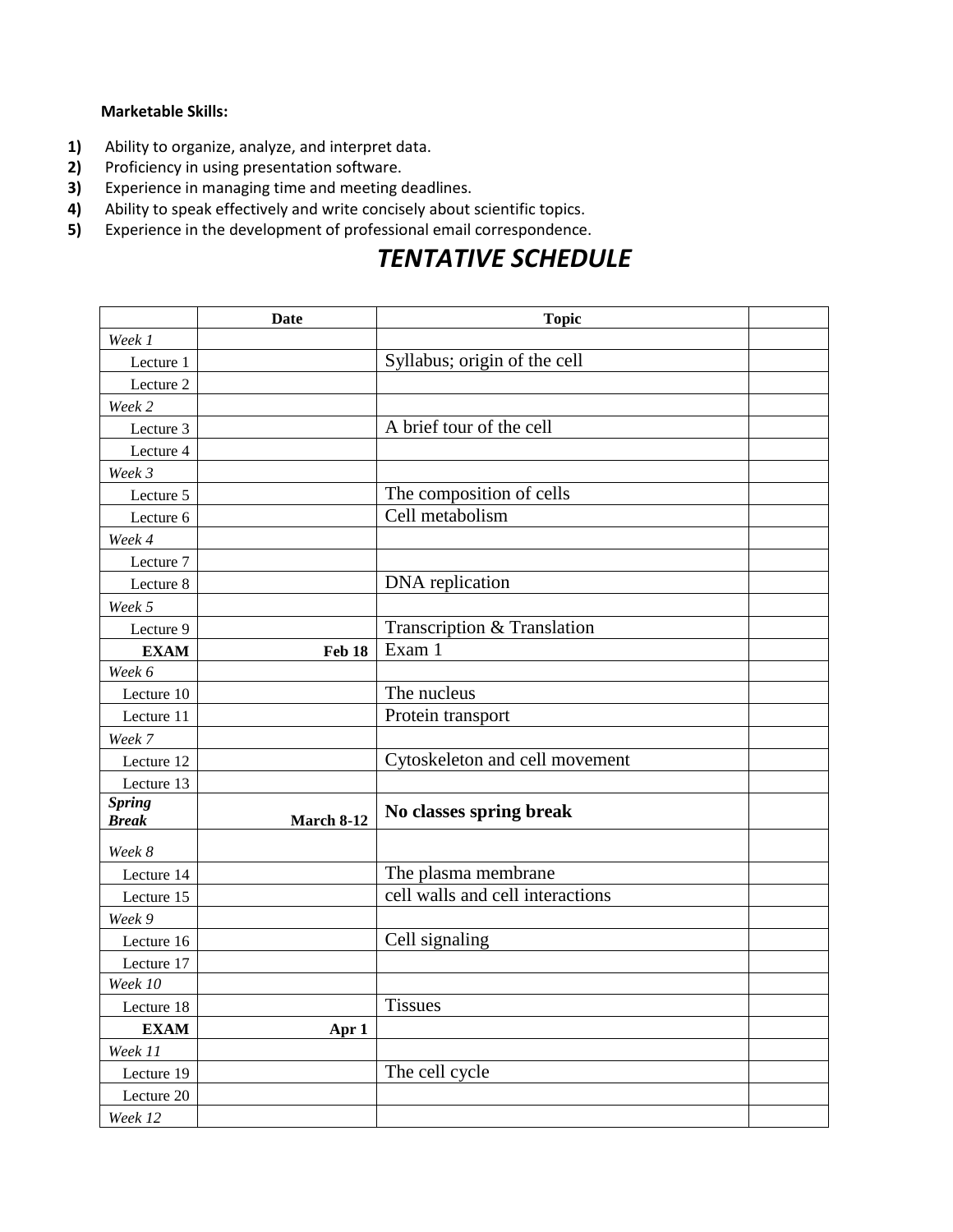| Lecture 21  | Cancer                                  |                                      |  |
|-------------|-----------------------------------------|--------------------------------------|--|
| Lecture 22  |                                         |                                      |  |
| Week 13     |                                         |                                      |  |
| Lecture 23  |                                         | The Immune System I: Innate immunity |  |
| Lecture 24  |                                         |                                      |  |
| Week 14     |                                         |                                      |  |
| Lecture 25  | The Immune System II: Adaptive Immunity |                                      |  |
| Lecture 26  |                                         |                                      |  |
| Week 15     |                                         |                                      |  |
| April 28    | Last day of class                       |                                      |  |
|             |                                         |                                      |  |
| Week 16     |                                         |                                      |  |
| <b>EXAM</b> | Finals Week April 30; May 3-5           |                                      |  |
|             |                                         |                                      |  |
|             |                                         |                                      |  |
|             |                                         |                                      |  |

Note – Lecture topics are subject to change according to course interest, organization, and timing constraints, however the exam dates will remain the same.

Sul Ross State University (SRSU) is committed to equal access in compliance with Americans with Disabilities Act of 1973. It is SRSU policy to provide reasonable accommodations to students with documented disabilities. It is the Student's responsibility to initiate a request. Please contact me, Ms. Rebecca Greathouse Wren, M.Ed., LPC-S, Director/Counselor, Accessibility Services Coordinator, Ferguson Hall (Suite 112) at 432.837.8203; mailing address is P.O. Box C-122, Sul Ross State University, Alpine, Texas 79832. Students should then contact the instructor as soon as possible to initiate the recommended accommodations.

# SPECIAL COVID-19 STUFF:

1) **Masks**: **Face coverings are required indoors and outdoors on SHSU campuses** unless you are in a private space or are engaged in an activity for which wearing a covering is impractical. In this class, if a student refuses to wear a mask/wear a mask properly, class will be cancelled, and according to SHSU policy, I will be forced to report the student to the Dean of Students office. Please note that a face mask that has an exhalation valve or vent is not acceptable. [https://www.shsu.edu/katsafe/face](https://www.shsu.edu/katsafe/face-coverings%232d0290a3-7bfe-4a69-9bab-14fb494c332b)[coverings#2d0290a3-7bfe-4a69-9bab-14fb494c332b](https://www.shsu.edu/katsafe/face-coverings%232d0290a3-7bfe-4a69-9bab-14fb494c332b)

2) **Assigned Seating**: There will be an **assigned seating chart for each group** to encourage social distancing.

3) **Disinfection of Classroom Surfaces**: Each person should disinfect their space at the beginning and end of each class meeting. The university has provided disinfectant wipes in our classroom. When you enter the classroom, please take a wipe and use it to clean your space before settling in. If possible, please keep that wipe to use again to clean your space before you leave. Although, SHSU will provide access to hand sanitizer at the entrances to classroom buildings, I encourage you to also carry your own sanitizer with you in public.

4) **Orderly Dismissal**: When class is over, **I will dismiss students row by row**, starting with the row closest to the exit. Each day, I will end class a little early so that you have enough time to wipe down your desk and wait to be dismissed by row.

5) **Food & Drinks**: There will be **no eating or drinking in the classroom**. If you need to take a sip of your drink during class time, you may leave the room to do so.

6) **Paperwork**: In order to maintain social distancing and reduce the transmission of germs via paper, **all paperwork requiring faculty signatures should be sent as digital documents via email**, e.g., athletic schedules, doctor's notes, SSD forms, etc. I will not pass out any papers to students and I will not accept any papers from students.

7) **Limited in-class interaction**: We will do our absolute best to maintain social distancing in the classroom. Please stay 6 feet away from my desk. I will be happy to answer general questions during class time, but I recommend that you address personal questions virtually.

8) **No in-person office hours**. My office is not large enough to accommodate the CDC's recommendations for social distancing; therefore, all office hours will be held virtually.